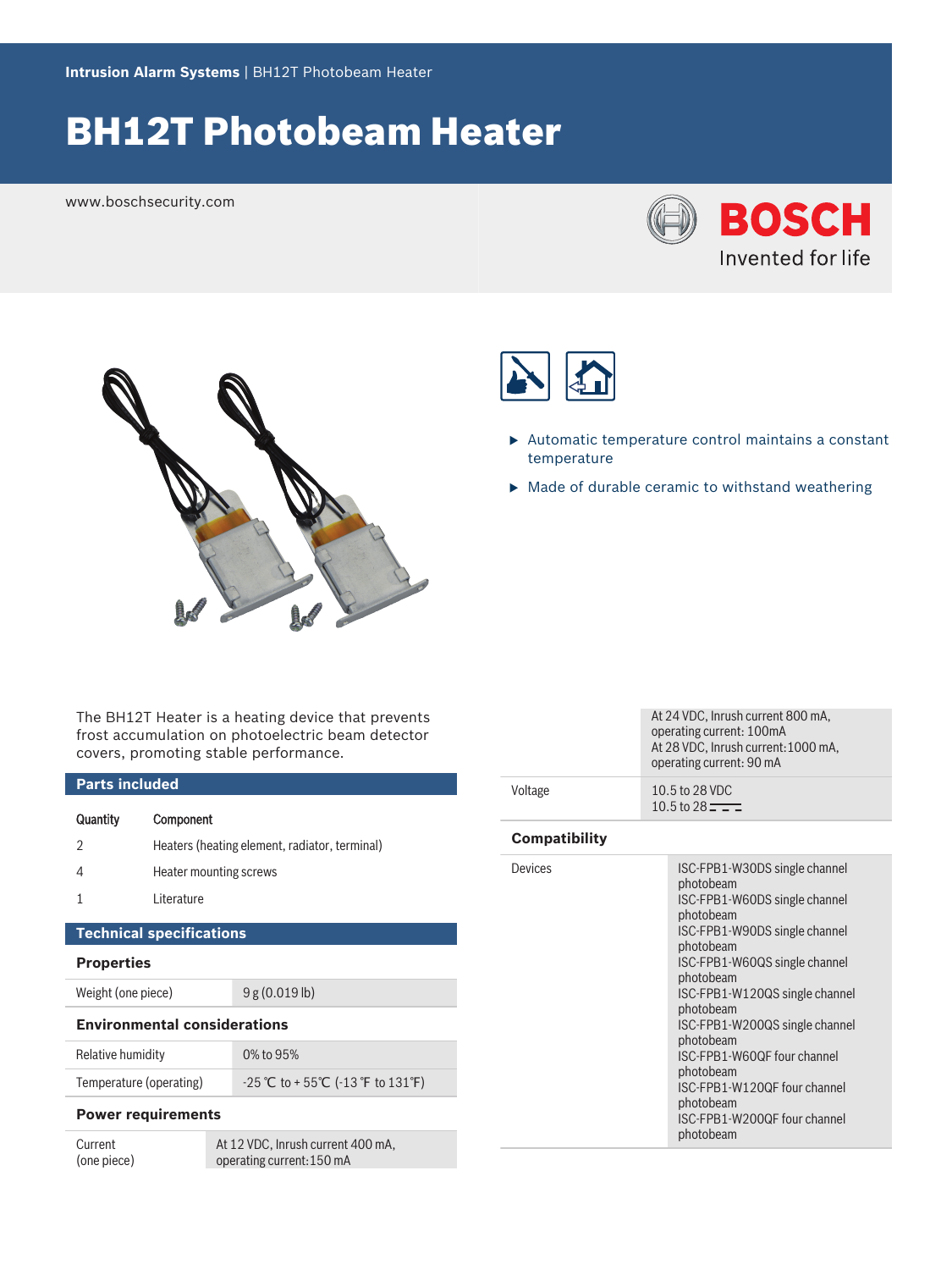# **Ordering information**

### **BH12T Photobeam Heater**

Reduces the effects of frost, intense fog, cold, and damp conditions on photoelectric beam detectors. Shipped in packages of two. Order number **BH12T**

#### **Accessories**

#### **ISC-FPB1-W30DS Photoelectric Detector**

Provides an outdoor range of 30 m (100 ft) and an indoor range of 60 m (200 ft). Order number **ISC-FPB1-W30DS**

#### **ISC-FPB1-W60DS Photoelectric Detector**

Provides an outdoor range of 60 m (200 ft) and an indoor range of 120 m (400 ft). Order number **ISC-FPB1-W60DS**

### **ISC-FPB1-W90DS Photoelectric Detector**

Provides an outdoor range of 90 m (300 ft) and an indoor range of 180 m (600 ft). Order number **ISC-FPB1-W60DS**

# **ISC-FPB1-W60QS**

Single channel quad-beam photoelectric detector designed for indoor and outdoor applications. Consisting of a separate transmitter and receiver. 60 m (196 ft) max outdoor range, 120 m (393 ft) max indoor range.

Order number **ISC-FPB1-W60QS**

#### **ISC-FPB1-W120QS**

Single channel quad-beam photoelectric detector designed for indoor and outdoor applications. Consisting of a separate transmitter and receiver. 120 m (293 ft) max outdoor range, 240 m (787 ft) max indoor range.

Order number **ISC-FPB1-W120QS**

# **ISC-FPB1-W200QS**

Single channel quad-beam photoelectric detector designed for indoor and outdoor applications. Consisting of a separate transmitter and receiver. 200 m (656 ft) max outdoor range, 400 m (1312 ft) max indoor range. Order number **ISC-FPB1-W200QS**

# **ISC-FPB1-W60QF**

Four- channel quad-beam photoelectric detector designed for indoor and outdoor applications. Consisting of a separate transmitter and receiver. 60 m (196 ft) max outdoor range, 120 m (393 ft) max indoor range. Order number **ISC-FPB1-W60QF**

### **ISC-FPB1-W120QF**

Four- channel quad-beam photoelectric detector designed for indoor and outdoor applications. Consisting of a separate transmitter and receiver. 120 m (293 ft) max outdoor range, 240 m (787 ft) max indoor range.

#### Order number **ISC-FPB1-W120QF**

#### **ISC-FPB1-W200QF**

Four- channel quad-beam photoelectric detector designed for indoor and outdoor applications. Consisting of a separate transmitter and receiver. 200 m (656 ft) max outdoor range, 400 m (1312 ft) max indoor range.

Order number **ISC-FPB1-W200QF**